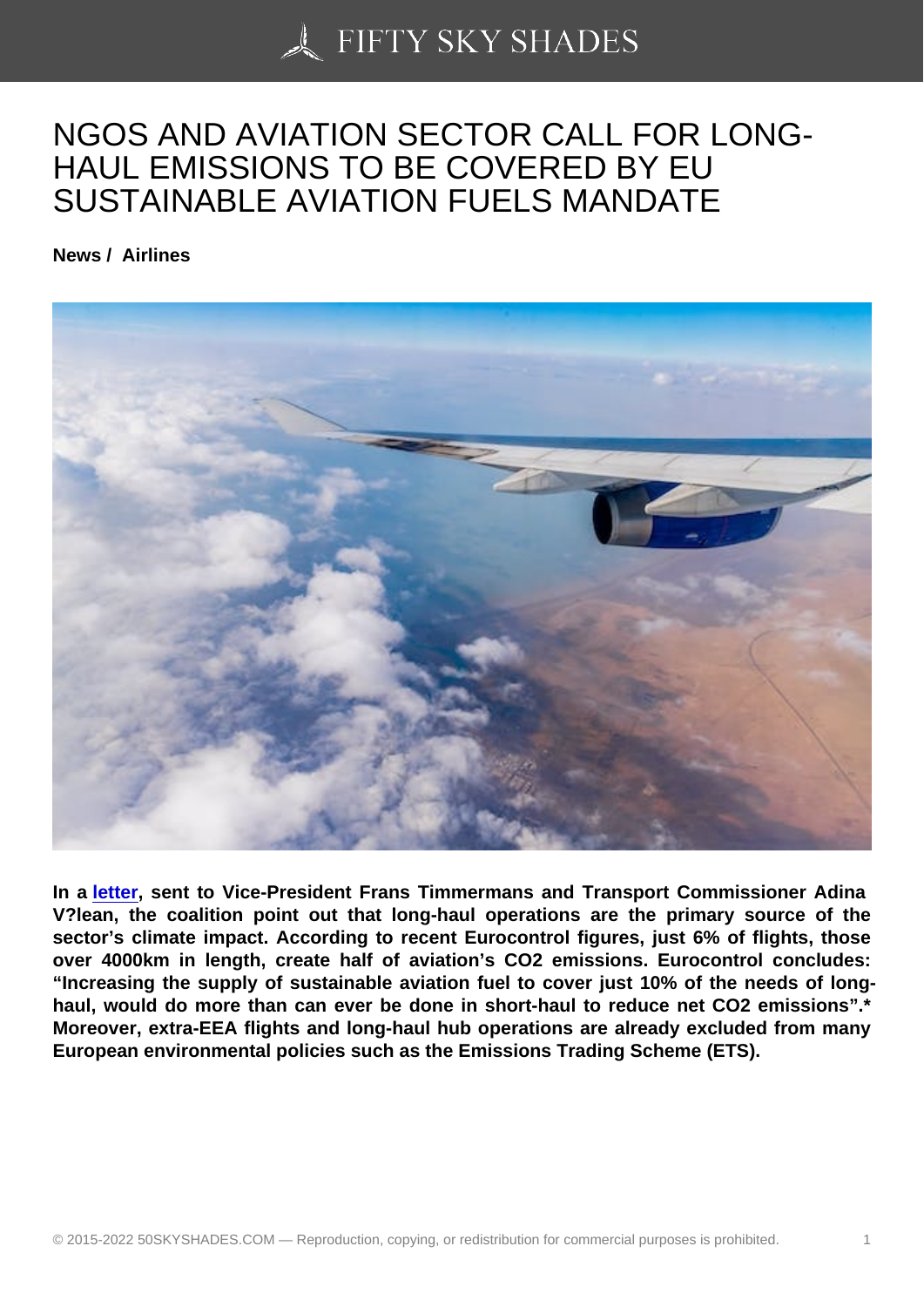**For short-haul flying, SAFs are only an interim step, similar to offsetting, until zeroemissions technologies, such as hydrogen or electric propulsion aircraft, will be available by the mid to late-2030s. These new, zero-emissions technologies, however, are not available for long-haul aviation in the foreseeable future, therefore SAFs continue to be key for long-haul aviation to mitigate its carbon emissions.**

**In addition, by potentially raising costs, SAFs could detract from ongoing efforts by technology manufacturers and short-haul carriers to switch to cleaner, zero-emissions solutions. The signatories therefore call on the European Commission to ensure the SAFs mandate does not delay the development of zero-emission propulsion (i.e. hydrogen or electric).**

In addition, the European Commission needs to exclude biofuels from dedicated cropland\*\* and ensure that advanced biofuels are sustainable and mandates for best-in-class fuels, such as synthetic kerosene, are included. Brussels, 11 March 2021 - A coalition of airlines, aviation sector companies and European NGOs have expressed their concern over policy proposals to limit the scope of the European Union's ReFuel EU Aviation initiative to intra-EEA flights. The legislation, to be proposed by the Commission, is expected to oblige the aviation sector to mix a percentage of Sustainable Aviation Fuels (SAFs) into kerosene- based fuel.

**Johan Lundgren, CEO of easyJet, said:** "The EU's SAFs mandate will only have a sizeable impact on aviation's emissions if we all do our part, including the long-haul operators who are the largest source of emissions, and who need this technology for the long run. SAFs are only an interim step for short- haul carriers. Our ultimate solution is zero-emission propulsion which is why it is crucial that there are aviation-specific incentives for zero-emissions technologies like electric and hydrogen and why we must avoid all resources being drawn into SAFs, which don't fully solve the problem. easyJet also operates carbon neutral flying today by offsetting all our flights as an interim measure."

**William Todts, Executive Director at T&E, said:** "Sustainable aviation fuels are the solution for long-haul flights, which escape regulation of their pollution despite causing the bulk of emissions. All departing flights need to be covered by a green jet fuel mandate. But sustainable fuels must actually work for the environment too, which is why we need targets for synthetic fuels, stricter criteria for second-generation biofuels and no crop-based fuels."

**Michael O'Leary, CEO of Ryanair Group, said**: "Recent Eurocontrol data confirms that the real culprits are not short-haul flights for city hoppers taking a weekend break or holidaying in Europe, but long-haul flights / connecting flights which create half of European aviation's CO2 emissions, yet account for just 6% of flights. Cutting just a fraction of these long-haul emissions would reduce more CO2 than is emitted from all of Europe's short-haul flights combined. There is no logic in excluding long-haul flights from SAF usage obligations as this is their only possible way to decarbonise. We fully support the EU's initiative to decarbonise aviation but all carriers, including long-haul, must play their part for this to be achieved."

**József Váradi, Group CEO, Wizz Air, said:** "After investing in SAFs, and promoting them for years as the solution for decarbonising aviation, long-haul operators are now trying to exclude their own flights from this mandate. This is wrong. If they want this technology, which essentially locks in the status-quo propulsion for decades, then they must be among the first to use it. We think cleaner disruptive technologies will come along and break the mould, as is happening with cars, for short distance flights. We should only keep old propulsion systems where there is no alternative, as is the case for long-haul. Global competition cannot be the perennial excuse for